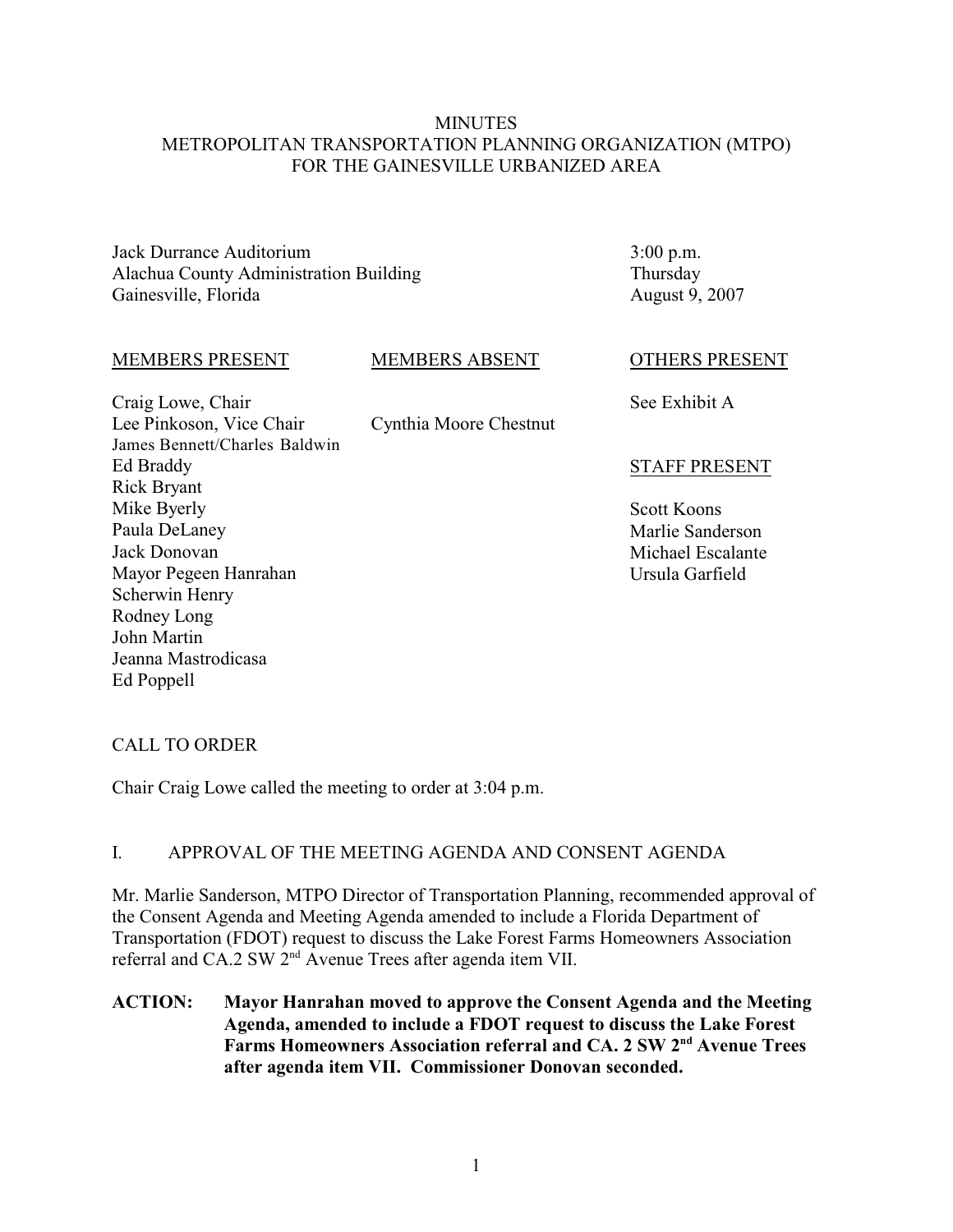## **FRIENDLY AMENDMENT:**

# **Commissioner Long asked that C. 11 Transportation Disadvantaged Program- Status Report be placed on the regular meeting agenda. Mayor Harahan and Commissioner Donovan accepted the amendment.**

#### **ACTION AS AMENDED:**

**Mayor Hanrahan moved to approve the Consent Agenda and the Meeting Agenda, amended to include a FDOT request to discuss the Lake Forest** Farms Homeowners Association referral, CA. 2 SW 2<sup>nd</sup> Avenue Trees and C. **11 Transportation Disadvantaged Program- Status Report after agenda item VII. Commissioner Donovan seconded; motion passed unanimously.**

#### II. SENATOR STEVE OELRICH

Mr. Sanderson stated that the Honorable Steve Oelrich, District IV Senator, requested an opportunity to address the MTPO.

Senator Oelrich discussed a proposed beltway around the Gainesville Metropolitan Area and answered questions.

Mr. Bill Henderson, FDOT District 2 Planning and Environmental Manager, discussed the placement of a planning study, including environmental, financial and cost evaluations, in the FDOT Work Program as a first step. He said that this project would need to be prioritized in the MTPO List of Priority Projects. He said that, when the planning study is completed, it would be evaluated to see what the next step would be.

Mr. James Bennett, FDOT District 2 Planning Manager, discussed the financial impact of the prioritization of a planning study within the MTPO List of Priority Projects and answered questions. He noted that this funding would occur in the outer years of the Work Program, likely in the fifth year (2013). He said that if the MTPO desired the study to be conducted sooner, FDOT would inform the MTPO of the financial implications of advancing the study.

Mr. Henderson stated that the planning study would cost about \$200,000 to \$300,000. He described elements of a proposed study, including the environmental analysis.

Several members of the MTPO commented on Senator Oelrich's beltway proposal and other transportation system alternatives.

Mr. Sanderson suggested that MTPO staff work with FDOT staff and Senator Oelrich's staff to develop a written proposal for the MTPO to review at its next meeting that includes the following information: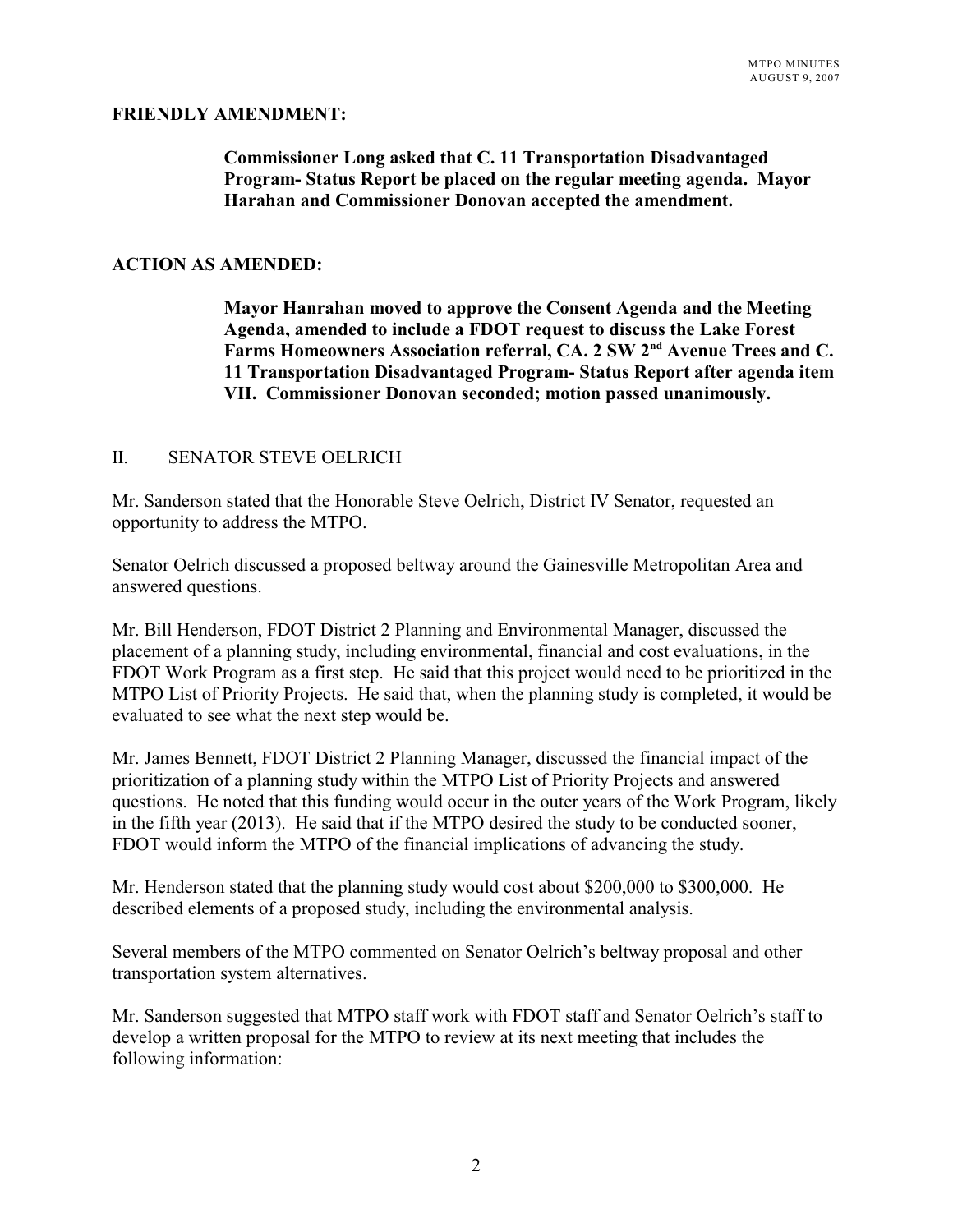- 1. a detailed description of a proposed planning study which will investigate the feasibility of a light rail system, a beltway around the City of Gainesville, and a bus rapid transit system;
- 2. a scope of services, including a description of specific tasks to be completed;
- 3. proposed funding sources for both the planning study and proposed transportation alternatives; and
- 4. a recommendation concerning whether this study will be prepared as part of the next update of the MTPO's long range plan (that will begin in November, 2008 and completed by November, 2010) or prepared as soon as possible.

Senator Oelrich responded to the MTPO member comments regarding growth in general.

Mr. Henderson said that the MTPO staff recommendation was a good starting point on the topic.

- **ACTION: Commissioner Pinkoson moved to have MTPO staff work with FDOT staff and Senator Oelrich's staff to develop a written proposal for the MTPO to review at its next meeting that includes the following information:**
	- **1. a detailed description of a proposed planning study which will investigate the feasibility of a light rail system, a beltway around the City of Gainesville, and a bus rapid transit system;**
	- **2. a scope of services, including a description of specific tasks to be completed;**
	- **3. proposed funding sources for both the planning study and proposed transportation alternatives; and**
	- **4. a recommendation concerning whether this study will be prepared as part of the next update of the MTPO's long range plan (that will begin in November, 2008 and completed by November, 2010) or prepared as soon as possible.**

**Commissioner Braddy seconded.**

## **FRIENDLY AMENDMENT:**

**Commissioner Byerly recommended that urban grid system be included as an alternative. Commissioners Pinkoson and Braddy accepted this amendment.**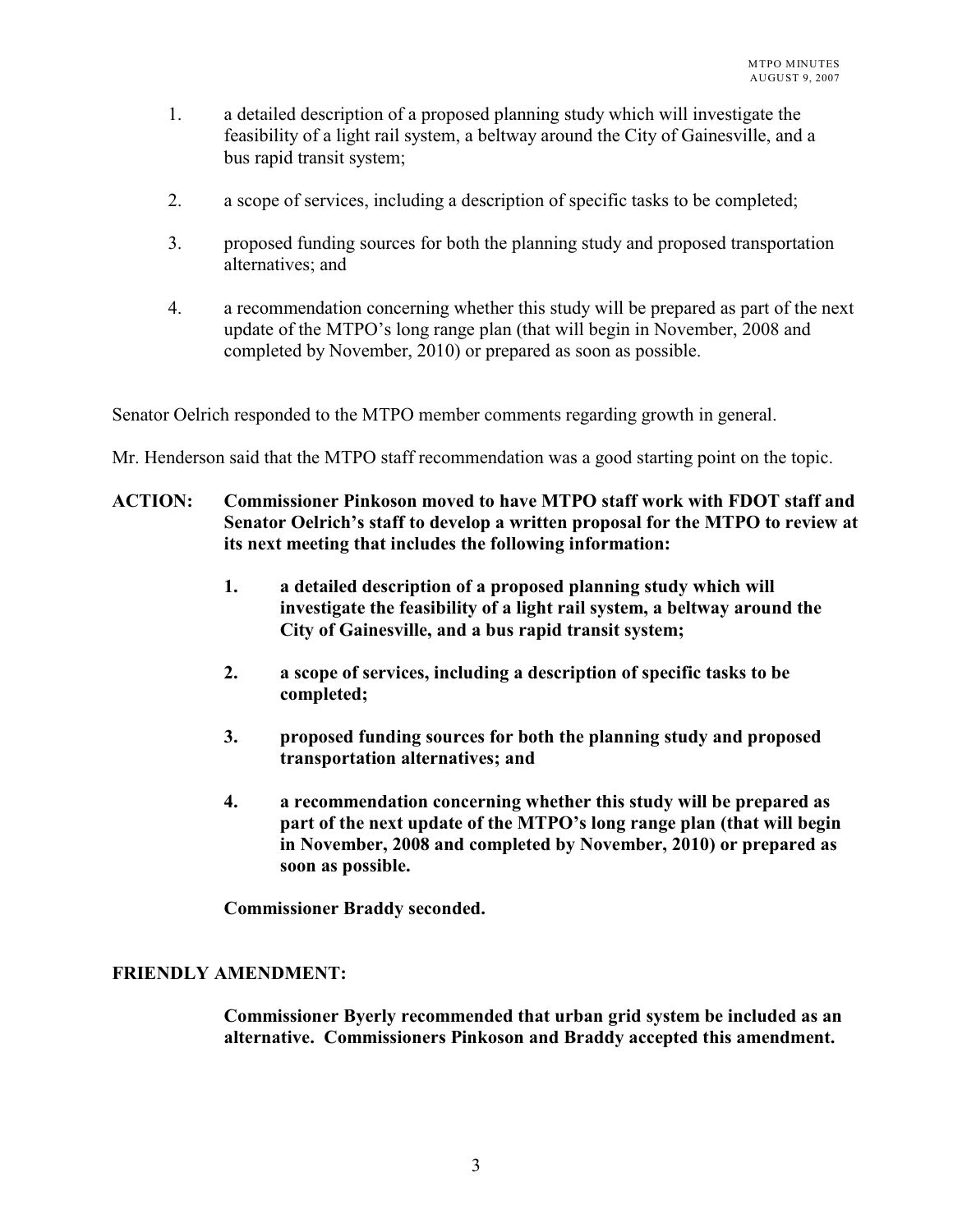## **FRIENDLY AMENDMENT:**

## **Commissioner Donovan recommended that City and County planning staffs be included in the group to develop a written proposal for the MTPO to review. Commissioners Pinkoson and Braddy did not accept this amendment.**

The following persons commented on this agenda item:

|  | Cindy Smith | <b>Bill Heiten</b> | Patricia Lee | Rob Brinkman |
|--|-------------|--------------------|--------------|--------------|
|--|-------------|--------------------|--------------|--------------|

## **ACTION AS AMENDED:**

**Commissioner Pinkoson moved to have MTPO staff work with FDOT staff and Senator Oelrich's staff to develop a written proposal for the MTPO to review at its next meeting that includes the following information:**

- **1. a detailed description of a proposed planning study which will investigate the feasibility of a light rail system, a beltway around the City of Gainesville, a bus rapid transit system, and an expanded urban street grid network;**
- **2. a scope of services, including a description of specific tasks to be completed;**
- **3. proposed funding sources for both the planning study and proposed transportation alternatives; and**
- **4. a recommendation concerning whether this study will be prepared as part of the next update of the MTPO's long range plan (that will begin in November, 2008 and completed by November, 2010) or prepared as soon as possible.**

**Commissioner Braddy seconded; motion passed 10 to 1.**

## III. CITY OF ALACHUA TRANSIT SYSTEM (CATS)

Mr. Sanderson stated that the MTPO, at its May  $31<sup>st</sup>$  meeting, requested that the City of Alachua attend the next MTPO meeting to provide a report on CATS service.

Ms. Danielle Judd, City of Alachua Assistant City Manager, discussed CATS service and answered questions. She read a letter from the City of Alachua Manager (see attached Exhibit B). She said that the City would like to receive a second year of funding from FDOT.

Mr. Ward Scott, City of Alachua Transportation Task Force Co-Chair, spoke in support of the CATS service.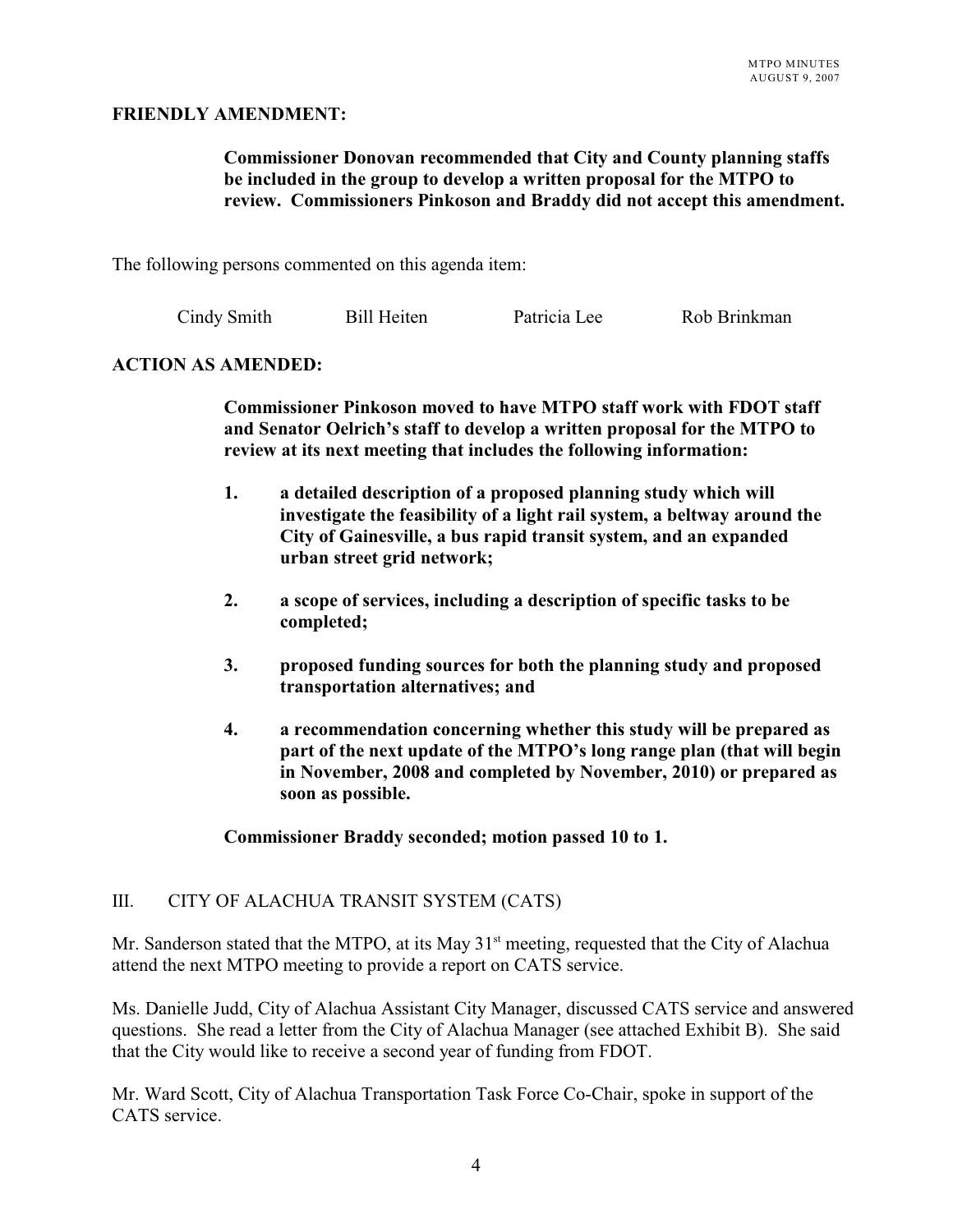Mr. Bennett discussed the discretionary aspects for funding the CATS program and answered questions. He reported that projects are funded based on merit. He said that FDOT's review of its business plan would be part of its consideration for funding CATS for a second year. He noted that these seed funds may be allocated for a maximum of three years. He added that FDOT is very interested in seeing the CATS program succeed. He said that he will copy the MTPO on the official notification regarding whether CATS receives FDOT funding for a second year.

Ms. Judd noted that the City would continue CATS service. She added that several City of Alachua employers were not at full employment level.

# IV. ALACHUA COUNTY PROPOSED FUTURE TRANSPORTATION CONNECTIONS **STUDY**

Mr. Sanderson stated that the Alachua County Commission requested that the MTPO and its Advisory Committees receive a presentation on the Alachua County Proposed Future Transportation Connections Study and provide comments and/or recommendations. He discussed the MTPO Advisory Committees' comments and answered questions.

Mr. Whit Blanton, Renaissance Planning Group Vice President, discussed the Alachua County Proposed Future Transportation Connections Study and answered questions.

Mr. Michael Fay, Alachua County Public Works Assistant Director, also discussed the Alachua County Proposed Future Transportation Connections Study and answered questions.

# **ACTION: Commissioner DeLaney moved to forward the MTPO Advisory Committees' comments on the Alachua County Proposed Future Transportation Connections Study to the Alachua County Commission. Commissioner Braddy seconded.**

A member of the MTPO stated that the MTPO should see the entire Alachua County Proposed Future Transportation Connections Study presentation before taking any action.

Mr. Fay noted that, once the Alachua County Proposed Future Transportation Connections Map is adopted, it is not set in stone and could be amended.

**Chair Lowe requested that information be presented at the next MTPO meeting concerning the proposed Future Traffic Circulation Map's level of consistency with the Countywide Visioning and Planning Committee Final Report. He noted that the vision for the County outside the urban cluster and municipalities is to retain their agricultural and natural character to the greatest extent possible. He added that the proposed urban grid is consistent within the urban clusters, but that he had concerns regarding the grid outside of the urban clusters.** 

Ms. Cindy Smith recommended that the MTPO see the presentation on the Alachua County Proposed Future Transportation Connections Study and have a fair look at what would be a major comprehensive plan amendment. She said that she would have additional comment after the MTPO sees the presentation.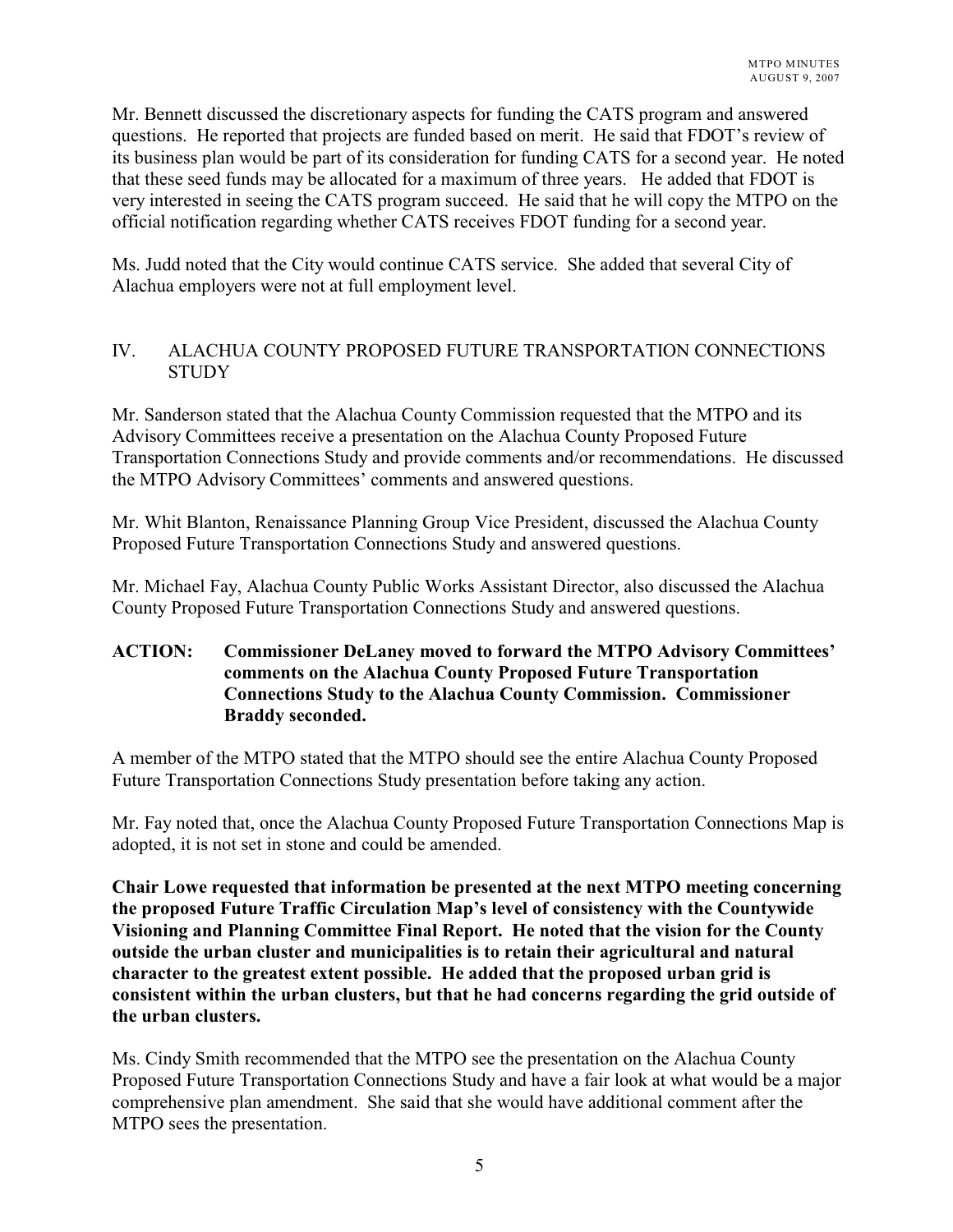Mr. Rob Brinkman stated that the western portion of Alachua County needs to be retained in agricultural land use. He suggested lowering the density from 1 unit per acre to 1 unit per 5 acres. He said that it is up to government to direct where growth goes. He expressed concerns that Interstate 75 would act as a dam between a majority of residences to the west and a majority of the jobs to the east in the future.

# **SUBSTITUTE ACTION:**

# **Commissioner Byerly moved to defer this agenda item to a future MTPO meeting. Commissioner Long seconded; motion passed 8 to 2.**

Chair Lowe noted that agenda item CA.11 Transportation Disadvantaged Program- Status Report would be discussed next due to time constraints.

# CA.11 TRANSPORTATION DISADVANTAGED PROGRAM- STATUS REPORT

A member of the MTPO stated that a citizen requested an opportunity to discuss a Transportation Disadvantaged Program issue with the MTPO.

Pastor J.W. Honeysucker discussed his concerns with transportation disadvantaged service currently provided by MV Transportation, Inc.

Commissioner DeLaney, Alachua County Transportation Disadvantaged Coordinating (TD) Board Chair, noted that the next TD Board meeting would be on August  $22<sup>nd</sup>$ . She suggested that Pastor Honeysucker contact Ms. Lynn Godfrey, MTPO Senior Planner, who is staff to the TD program.

# V. ALACHUA COUNTY- THE NEXT FIFTY YEARS

Mr. Sanderson stated that this agenda item was related to the issue presented by Senator Oelrich and could be deferred.

## **ACTION: Commissioner DeLaney moved to defer this agenda item to a future MTPO meeting. Commissioner Bryant seconded; motion passed unanimously.**

# VI. MAIN STREET (N.  $8^{TH}$  AVENUE TO N.  $23^{RD}$  AVENUE) 30 PERCENT DESIGN PLANS

Mr. Sanderson stated that the Alachua County Commission requested that the MTPO Advisory Committees receive a presentation on the Main Street (N.  $8<sup>th</sup>$  Avenue to N. 23<sup>rd</sup> Avenue) 30 Percent Design Plans and provide comments and/or recommendations. He discussed the MTPO Advisory Committees' comments and answered questions.

Mr. Dave Cerlanek, Alachua County Public Works Assistant Director, discussed the Main Street reconstruction cross-section and answered questions.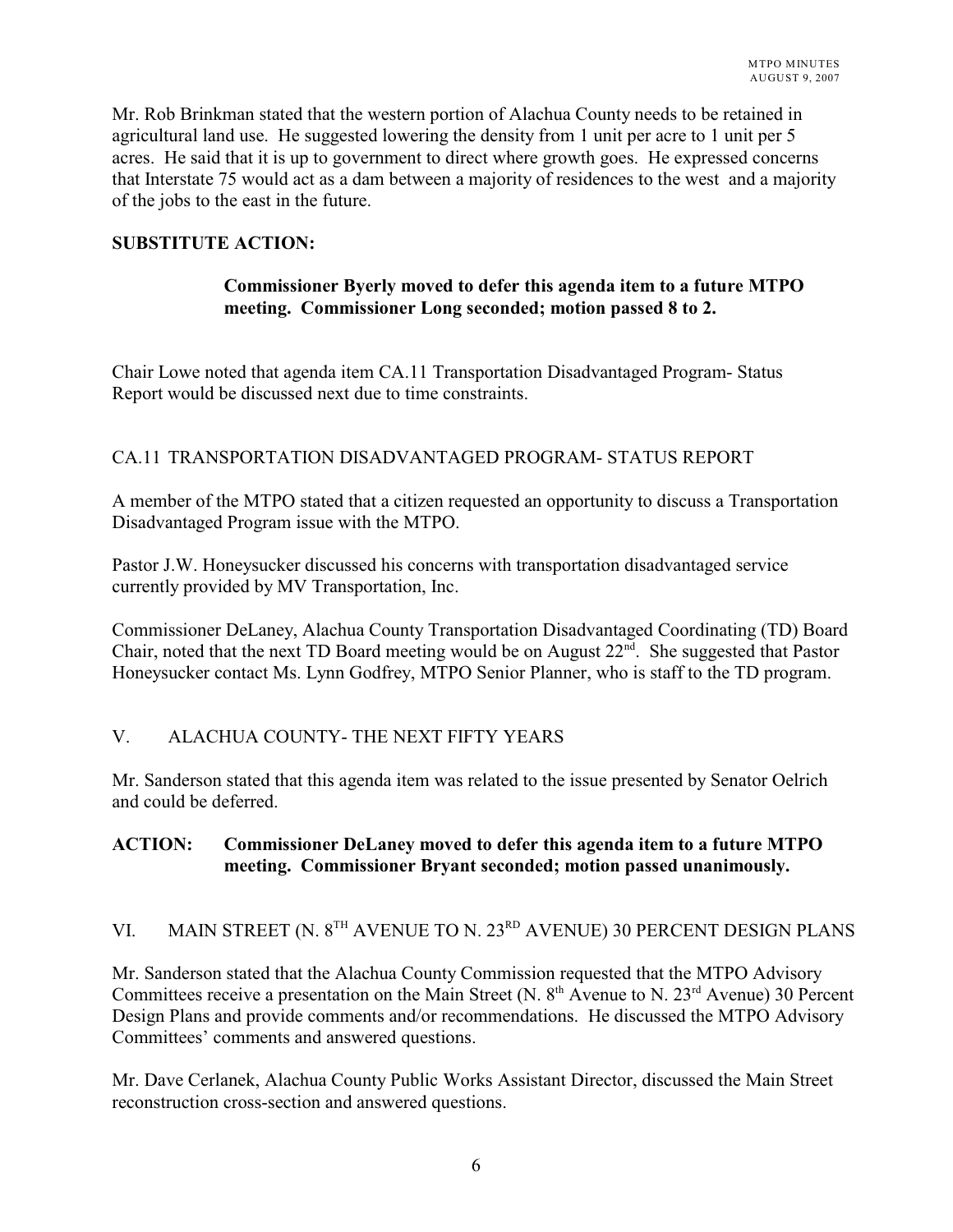# **ACTION: Mayor Hanrahan moved to forward the MTPO Advisory Committees'** comments on the Main Street (N.  $8<sup>th</sup>$  Avenue to N.  $23<sup>rd</sup>$  Avenue) 30 Percent **Design Plans to the Alachua County Commission and Alachua County staff. Commissioner Mastrodicasa seconded; motion passed unanimously.**

## VII. TRANSPORTATION REGIONAL INCENTIVE PROGRAM (TRIP)

Mr. Sanderson stated that this agenda item was not time sensitive and could be deferred.

# **It was a consensus of the MTPO to defer this agenda item to the next MTPO meeting.**

# $\rm VII_{\cdot B}$  – LAKE FOREST FARMS HOMEOWNERS ASSOCIATION REFERRAL

Mr. Sanderson stated that FDOT staff requested an opportunity to report on the MTPO's Lake Forest Farms Homeowners Association referral.

Mr. Bennett reported that FDOT staff met with the Homeowners Association regarding the installation of a median opening at the entrance to their subdivision. He reported that FDOT will not construct an additional median opening. He noted that there were not any safety issues that warrant a median opening at the entrance to this subdivision.

# CA.2 SW  $2^{ND}$  AVENUE TREES

Mr. Sanderson stated that a member of the MTPO had requested that the SW  $2<sup>nd</sup>$  Avenue tree consent agenda item be moved to the regular agenda for discussion.

Mr. Bennett discussed the removal of several trees on SW  $2<sup>nd</sup>$  Avenue and answered questions. He noted that FDOT staff worked with City of Gainesville and University of Florida staff to identify the trees to be removed and trees to be monitored.

UF Vice President Poppell asked if a reforestation program in the corridor could be implemented in order to compensate for the tree removal.

Mr. Bennett said that he would have his staff look at this corridor to see if trees could be replaced and report back to the MTPO at its next meeting. He said that he would have to have his staff look into reforestation of the SW  $2<sup>nd</sup>$  Avenue corridor.

Mayor Hanrahan offered services and plant material from the City to reforest the SW  $2<sup>nd</sup>$  Avenue corridor.

Mr. Bennett said that FDOT could work with the City and permit reforestation of SW  $2<sup>nd</sup>$  Avenue.

Mr. Russ Blackburn, Gainesville City Manager, said that the City could participate in the SW 2<sup>nd</sup> Avenue reforestation program.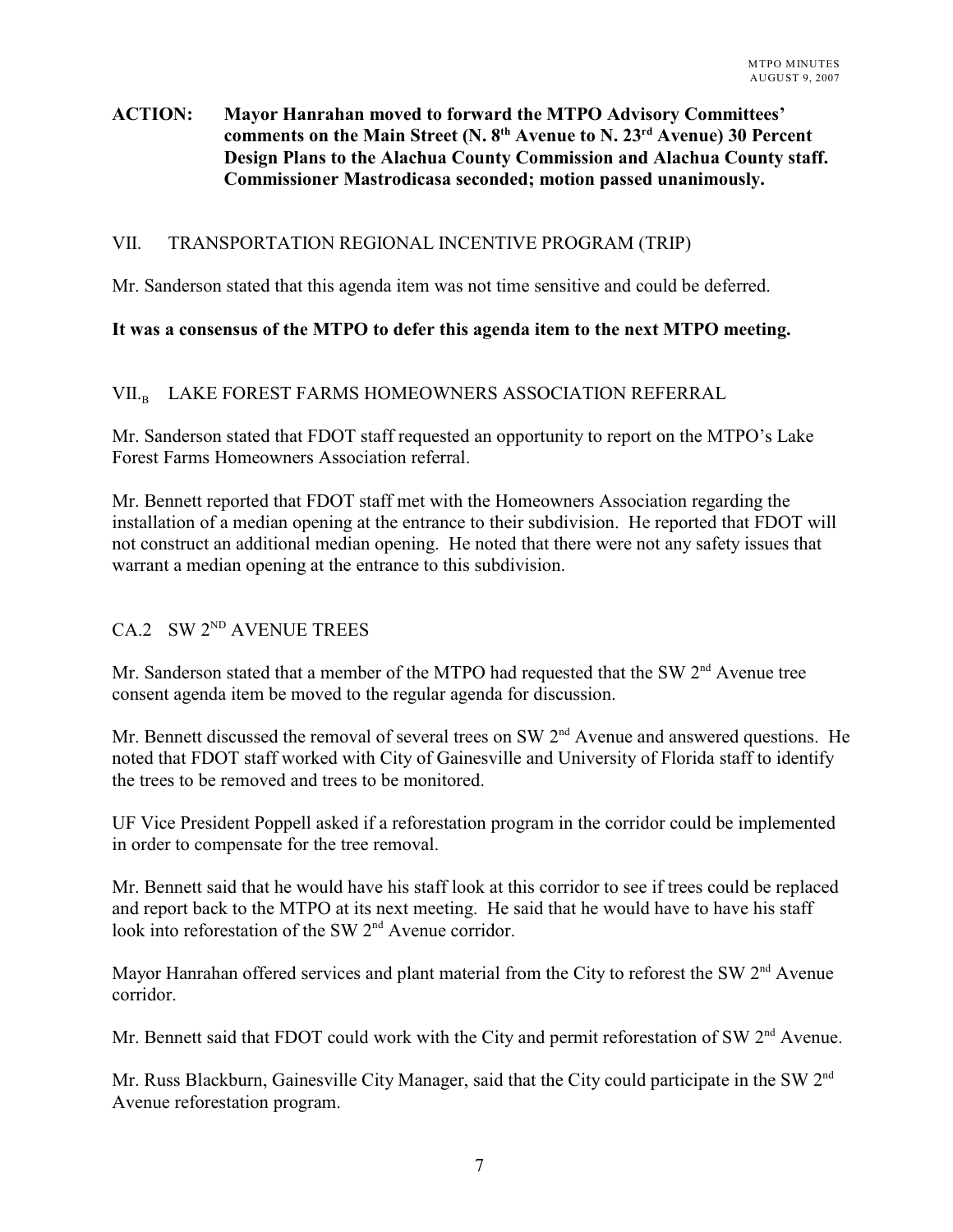# **ACTION: Commissioner DeLaney moved to:**

- **1. accept FDOT's proposal to remove three trees and monitor two** other trees in the SW 2<sup>nd</sup> Avenue corridor; and
- **2. request that FDOT explore reforestation possibilities within the SW** 2<sup>nd</sup> Avenue corridor.

# **Mayor Hanrahan seconded; motion passed unanimously.**

## VIII. NEXT MTPO MEETING

Mr. Sanderson recommended that the MTPO meet on September  $20^{\text{th}}$ .

# **ACTION: Commissioner DeLaney move to have the next MTPO meeting on September 20 at 6:00 p.m. in the Jack Durrance Auditorium. Commissioner Long th seconded; motion passed unanimously.**

# XI. COMMENTS

## A. MTPO MEMBER COMMENTS

Commissioner John Martin, MTPO Rural Advisor, announced that the Alachua County League of Cities would be meeting on a bimonthly basis. He added that the City of Hawthorne would be looking into having a wildlife bypass in eastern Alachua County.

Commissioner DeLaney encouraged MTPO members to attend an upcoming MPOAC Institute training course.

# B. CITIZENS COMMENTS

There were no citizens comments.

# C. CHAIR'S REPORT

There was no Chair's Report.

## ADJOURNMENT

Chair Lowe adjourned the meeting at 6:50 p.m.

\_\_\_\_\_\_\_\_\_\_\_\_\_\_\_\_\_\_\_\_\_\_\_\_\_\_\_\_\_\_\_\_ \_\_\_\_\_\_\_\_\_\_\_\_\_\_\_\_\_\_\_\_\_\_\_\_\_\_\_\_\_\_\_\_\_\_\_\_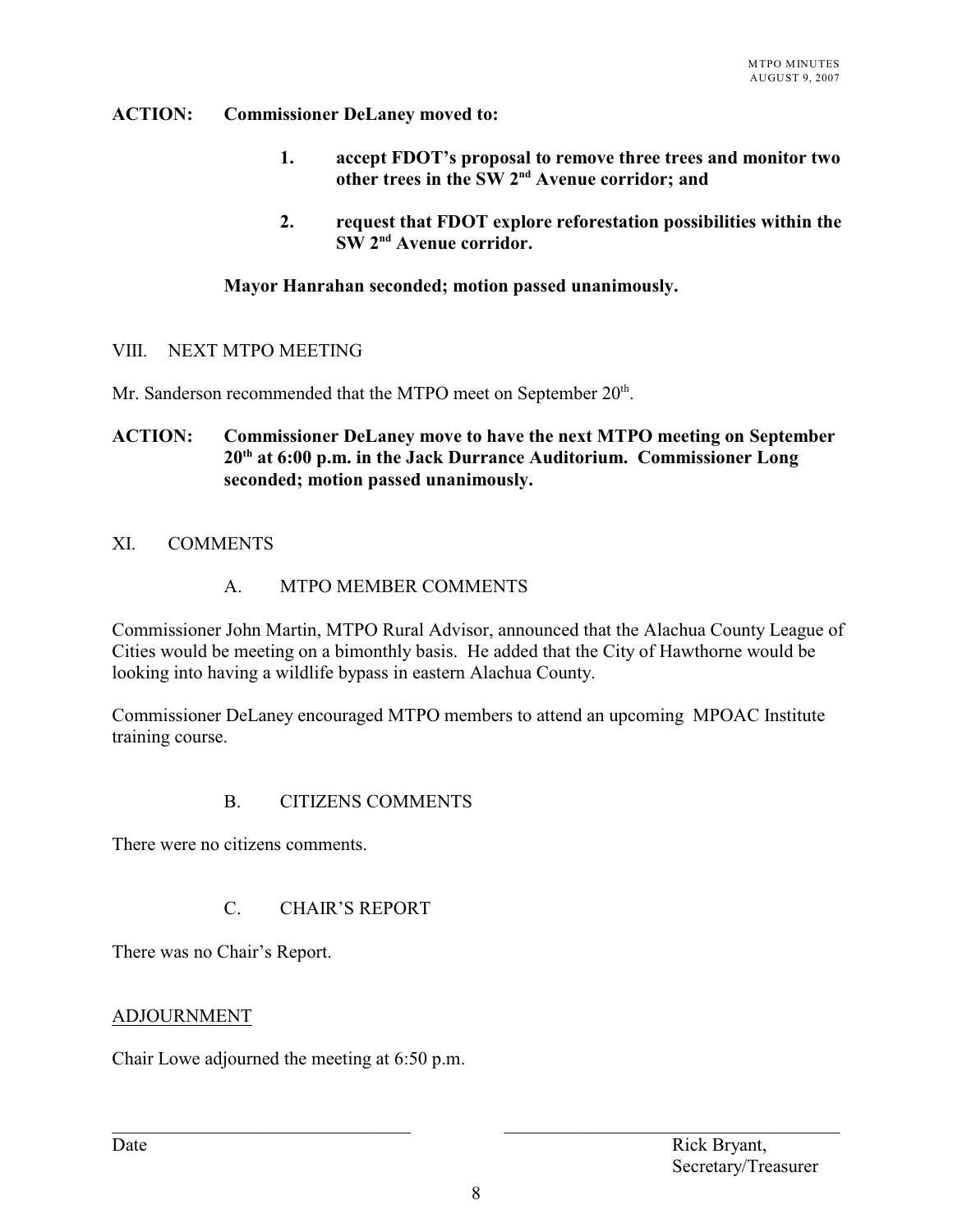# **EXHIBIT A**

| <b>Interested Citizens</b> | <b>Alachua County</b> | <b>City of Gainesville</b> | <b>Florida Department</b><br>of Transportation |
|----------------------------|-----------------------|----------------------------|------------------------------------------------|
| Whit Blanton               | Dave Cerlanek         | Russ Blackburn             | Gina Buscher                                   |
| Stacie Blizzard            | Michael Fay           | Jesus Gomez                | Jordan Green                                   |
| Rob Brinkman               | Randall Reid          | Teresa Scott               | <b>Bill Henderson</b>                          |
| Rae Marie Gilbert          | Jennifer Spagnoli     |                            | Karen Taulbee                                  |
| <b>Bill Heiten</b>         |                       |                            |                                                |
| J.W. Honeysucker           |                       |                            |                                                |
| Danielle Judd              |                       |                            |                                                |
| <b>Brian Kanely</b>        |                       |                            |                                                |
| Patricia Lee               |                       |                            |                                                |
| Mike New                   |                       |                            |                                                |
| Elizabeth Nielson          |                       |                            |                                                |
| <b>Stewart Nielson</b>     |                       |                            |                                                |
| Joe Pileggi                |                       |                            |                                                |
| Mike Preston               |                       |                            |                                                |
| Steve Oelrich              |                       |                            |                                                |
| Ward Scott                 |                       |                            |                                                |
| Cindy Smith                |                       |                            |                                                |
|                            |                       |                            |                                                |

\* By telephone

# Provided written comments

T:\Mike\em08\mtpo\minutes\AUG09.WPD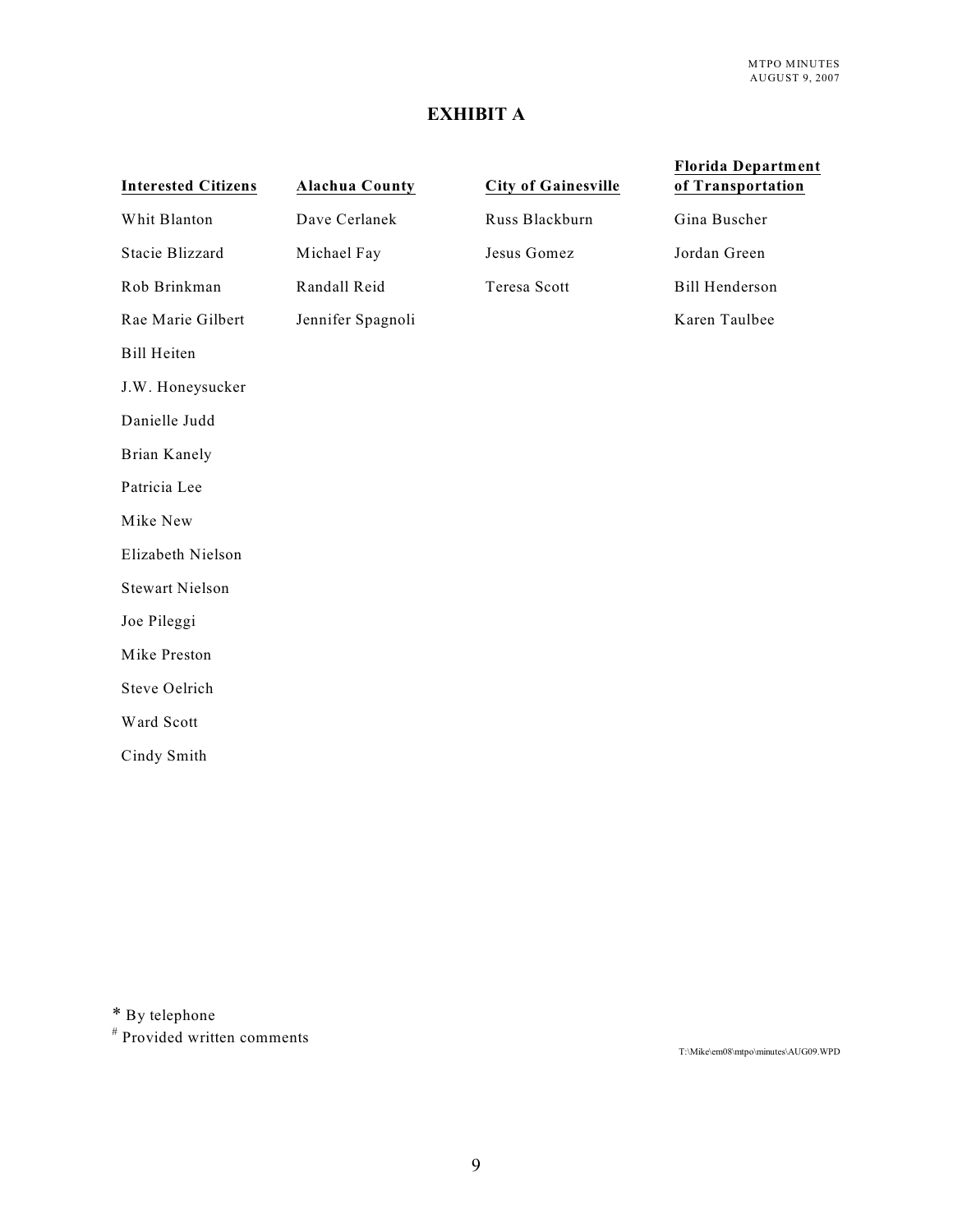

2009 N.W. 67 PLACE, SUITE A, GAINESVILLE, FLORIDA 32653-1603 (352) 955-2200 **SUNCOM 625-2200** FAX (352) 955-2209

## **CONSENT AGENDA METROPOLITAN TRANSPORTATION PLANNING ORGANIZATION FOR THE GAINESVILLE URBANIZED AREA**

**Jack Durrance Auditorium Thursday, 3:00 p.m. Alachua County Administration Building Theory August 9, 2007 Gainesville, Florida**

#### **STAFF RECOMMENDATION**

**Page**  $\overset{\text{#9}}{ }$  **CA. 1 MTPO Minutes- May 31, 2007 APPROVE MINUTES** 

This set of MTPO minutes is ready for review

**Page**  $*33$  **CA. 3 Williston Road at SW 62<sup>nd</sup> Avenue APPROVE JOINT Traffic Signal RECOMMENDATION**

The MTPO is being asked to grant an exception concerning the construction of mast arm traffic signals at this location

**Page**  $*51$  CA.4 Proposed Budgets for FY 2006-2007 and APPROVE STAFF  **FY 2007-2008 RECOMMENDATION**

These budgets will allow staff to monitor MTPO expenditures and make appropriate adjustments as needed

**Page 57 CA. 5 Section 5303 Resolution 07-05 APPROVE RESOLUTION** Page #57

> This resolution is needed so the MTPO can receive federal and state funds for transit planning activities

**Page #61** CA. 6 **Alachua County Contract Amendment- APPROVE AMENDMENT Urban Village Planning Tasks**

> This contract needs to be amended to cover the period from July 1, 2007 to December 31, 2007